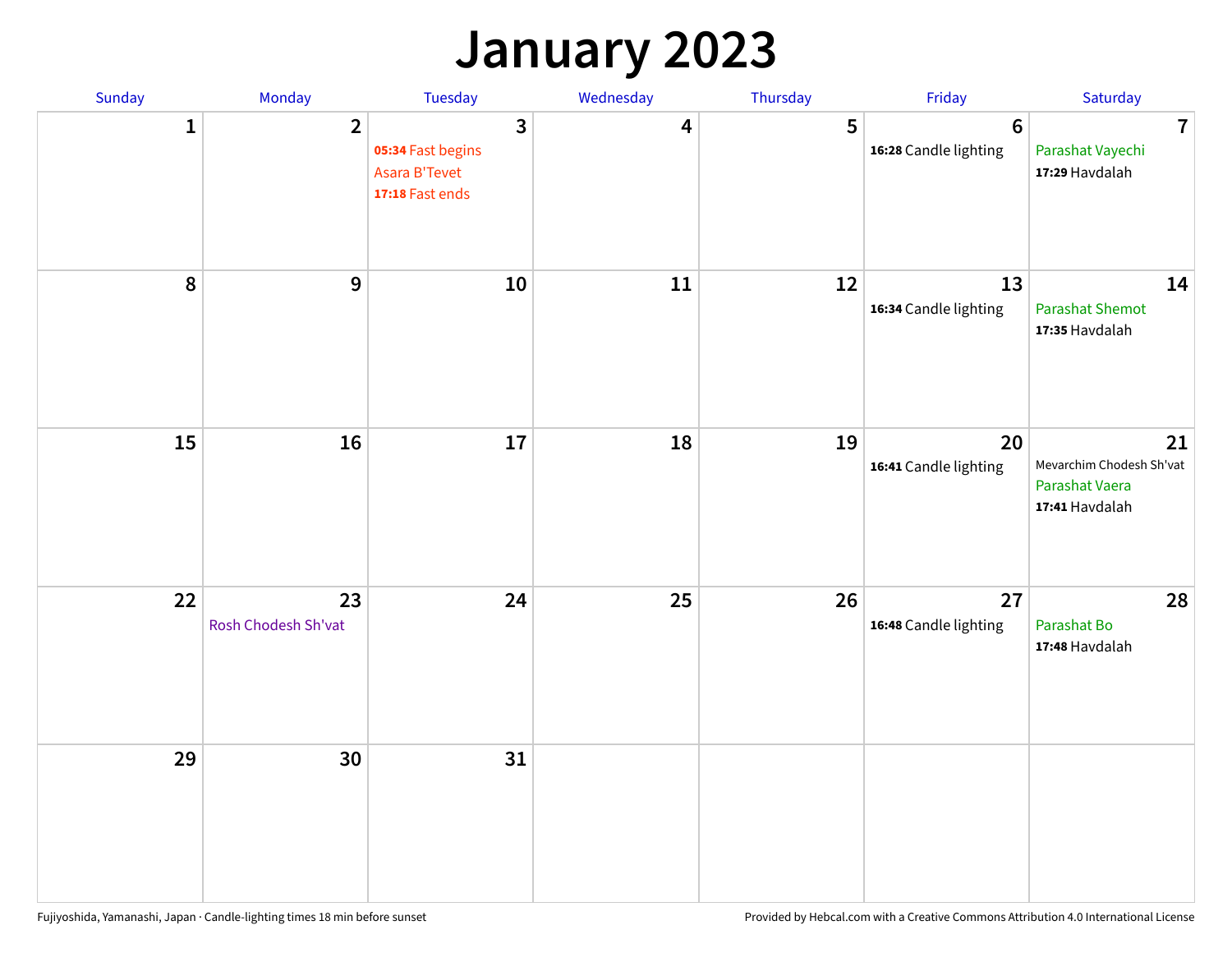# **February 2023**

| Sunday | Monday                        | Tuesday                 | Wednesday               | Thursday       | Friday                                  | Saturday                                                                                        |
|--------|-------------------------------|-------------------------|-------------------------|----------------|-----------------------------------------|-------------------------------------------------------------------------------------------------|
|        |                               |                         | 1                       | $\overline{2}$ | $\overline{3}$<br>16:56 Candle lighting | $\overline{\mathbf{4}}$<br><b>Shabbat Shirah</b><br>Parashat Beshalach<br>17:54 Havdalah        |
| 5      | $6\phantom{1}6$<br>Tu BiShvat | $\overline{7}$          | 8                       | 9              | 10<br>17:03 Candle lighting             | 11<br>Parashat Yitro<br>18:01 Havdalah                                                          |
| 12     | 13                            | 14                      | 15                      | 16             | 17<br>17:10 Candle lighting             | 18<br><b>Shabbat Shekalim</b><br>Mevarchim Chodesh Adar<br>Parashat Mishpatim<br>18:08 Havdalah |
| 19     | 20                            | 21<br>Rosh Chodesh Adar | 22<br>Rosh Chodesh Adar | 23             | 24<br>17:16 Candle lighting             | 25<br>Parashat Terumah<br>18:14 Havdalah                                                        |
| 26     | 27                            | 28                      |                         |                |                                         |                                                                                                 |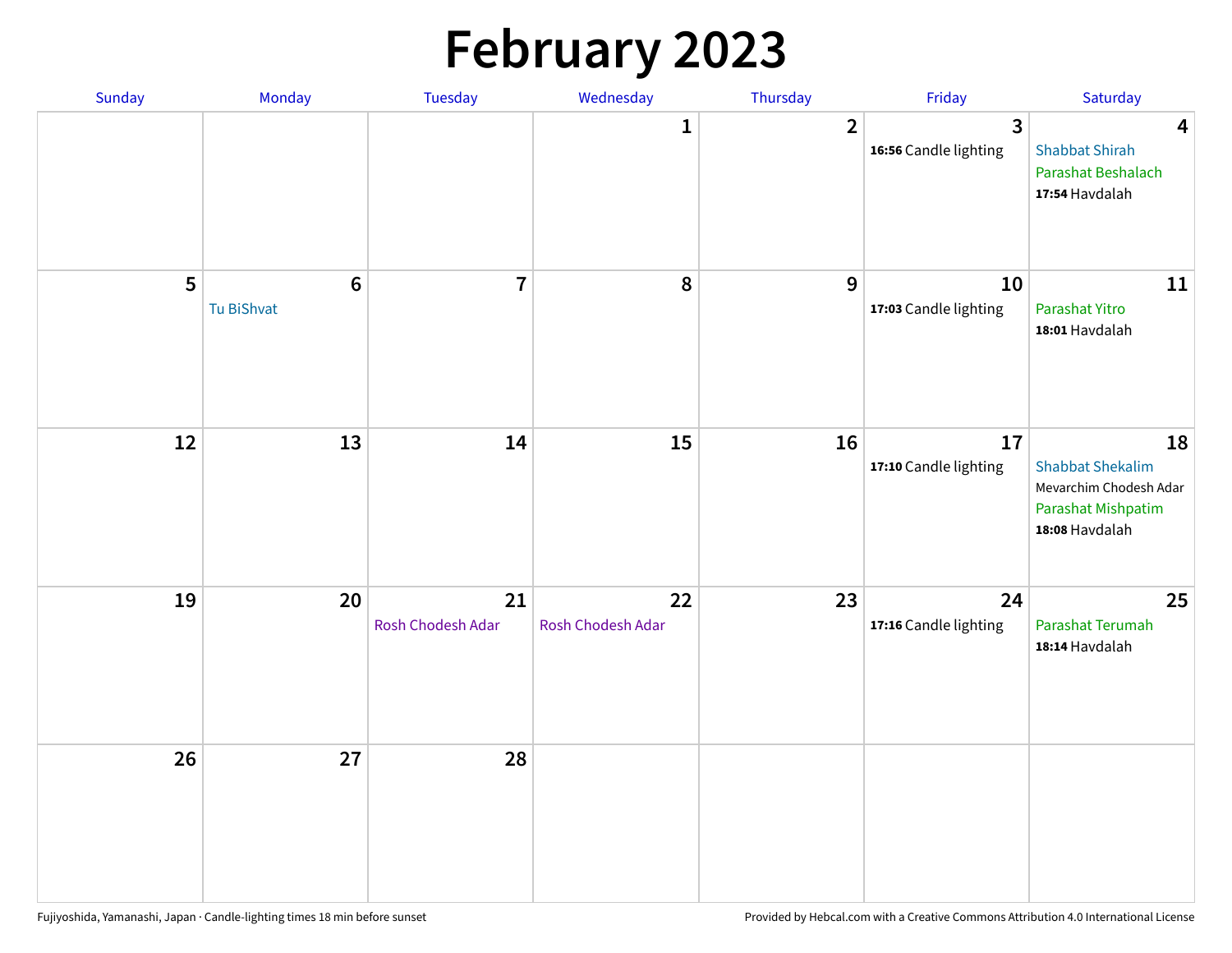### **March 2023**

| Sunday | Monday                                                                                                | Tuesday                 | Wednesday                 | Thursday                        | Friday                      | Saturday                                                                                                 |
|--------|-------------------------------------------------------------------------------------------------------|-------------------------|---------------------------|---------------------------------|-----------------------------|----------------------------------------------------------------------------------------------------------|
|        |                                                                                                       |                         | 1                         | $\overline{2}$                  | 3<br>17:23 Candle lighting  | 4<br><b>Shabbat Zachor</b><br>Parashat Tetzaveh<br>18:20 Havdalah                                        |
| 5      | $6\phantom{1}6$<br>04:55 Fast begins<br><b>Ta'anit Esther</b><br>18:15 Fast ends<br><b>Erev Purim</b> | $\overline{7}$<br>Purim | 8<br><b>Shushan Purim</b> | 9                               | 10<br>17:29 Candle lighting | 11<br><b>Shabbat Parah</b><br>Parashat Ki Tisa<br>18:26 Havdalah                                         |
| 12     | 13                                                                                                    | 14                      | 15                        | 16                              | 17<br>17:35 Candle lighting | 18<br><b>Shabbat HaChodesh</b><br>Mevarchim Chodesh Nisan<br>Parashat Vayakhel-Pekudei<br>18:32 Havdalah |
| 19     | 20                                                                                                    | 21                      | 22                        | 23<br><b>Rosh Chodesh Nisan</b> | 24<br>17:41 Candle lighting | 25<br>Parashat Vayikra<br>18:38 Havdalah                                                                 |
| 26     | 27                                                                                                    | 28                      | 29                        | 30                              | 31<br>17:46 Candle lighting |                                                                                                          |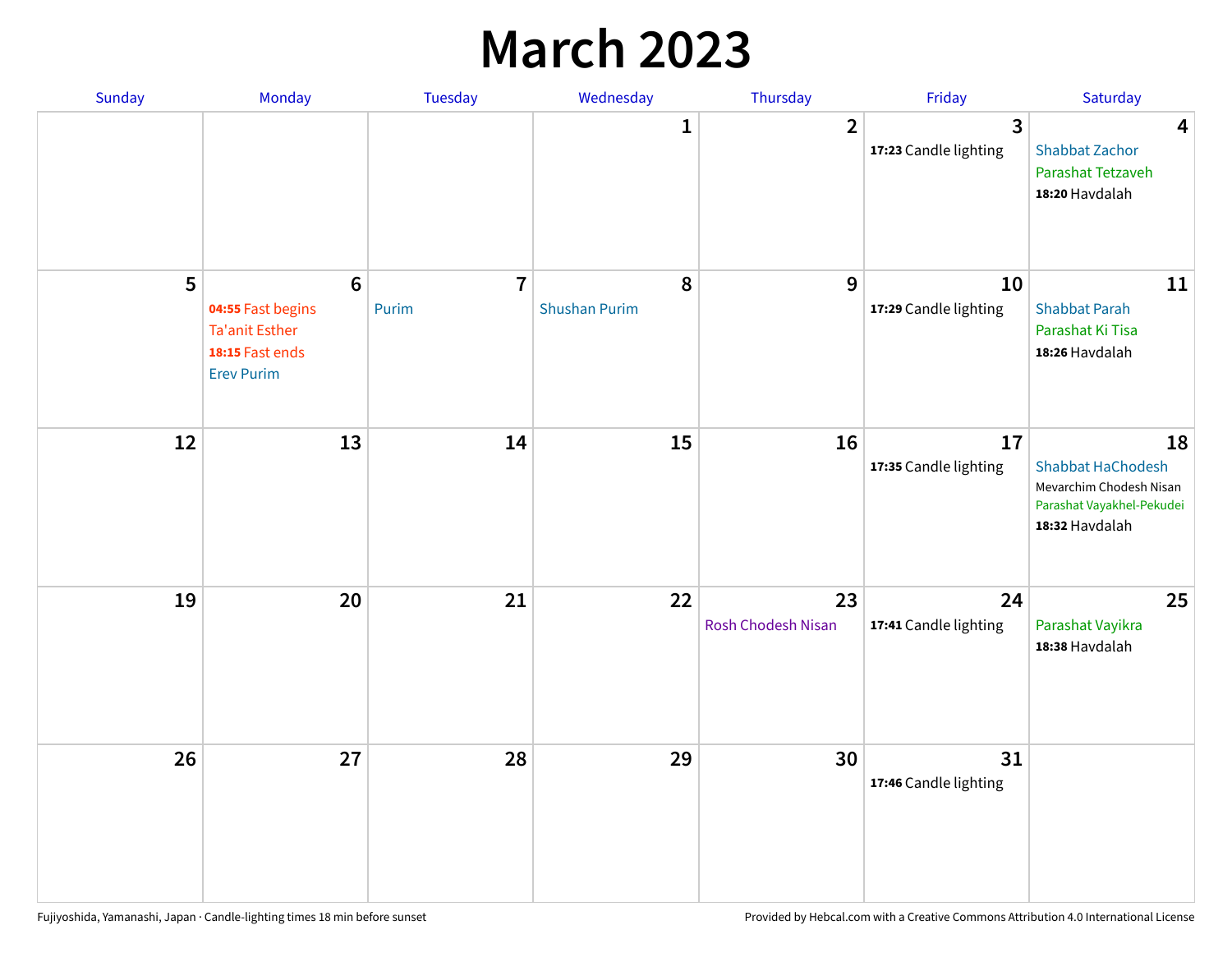## **April 2023**

| Sunday                | <b>Monday</b>         | <b>Tuesday</b>                                  | Wednesday                                                                                   | Thursday                                   | Friday                                            | Saturday                                                                                         |
|-----------------------|-----------------------|-------------------------------------------------|---------------------------------------------------------------------------------------------|--------------------------------------------|---------------------------------------------------|--------------------------------------------------------------------------------------------------|
|                       |                       |                                                 |                                                                                             |                                            |                                                   | $\mathbf{1}$<br><b>Shabbat HaGadol</b><br>Yom HaAliyah<br><b>Parashat Tzav</b><br>18:44 Havdalah |
| $\overline{2}$        | 3                     | 4                                               | 5                                                                                           | 6                                          | $\overline{7}$                                    | 8                                                                                                |
|                       |                       |                                                 | 04:11 Fast begins<br><b>Ta'anit Bechorot</b><br><b>Erev Pesach</b><br>17:50 Candle lighting | <b>Pesach I</b><br>18:48 Candle lighting   | <b>Pesach II</b><br>17:52 Candle lighting         | Pesach III (CH"M)<br>18:50 Havdalah                                                              |
| 9<br>Pesach IV (CH"M) | 10<br>Pesach V (CH"M) | 11<br>Pesach VI (CH"M)<br>17:55 Candle lighting | 12<br><b>Pesach VII</b><br>18:54 Candle lighting                                            | 13<br><b>Pesach VIII</b><br>18:54 Havdalah | 14<br>17:58 Candle lighting                       | 15<br>Mevarchim Chodesh Iyyar<br>Parashat Shmini<br>18:56 Havdalah                               |
| 16                    | 17                    | 18<br>Yom HaShoah                               | 19                                                                                          | 20                                         | 21<br>Rosh Chodesh Iyyar<br>18:04 Candle lighting | 22<br>Rosh Chodesh Iyyar<br>Parashat Tazria-Metzora<br>19:03 Havdalah                            |
| 23                    | 24                    | 25<br>Yom HaZikaron                             | 26<br>Yom HaAtzma'ut                                                                        | 27                                         | 28<br>18:09 Candle lighting                       | 29<br>Parashat Achrei Mot-Kedoshim<br>19:09 Havdalah                                             |
| 30                    |                       |                                                 |                                                                                             |                                            |                                                   |                                                                                                  |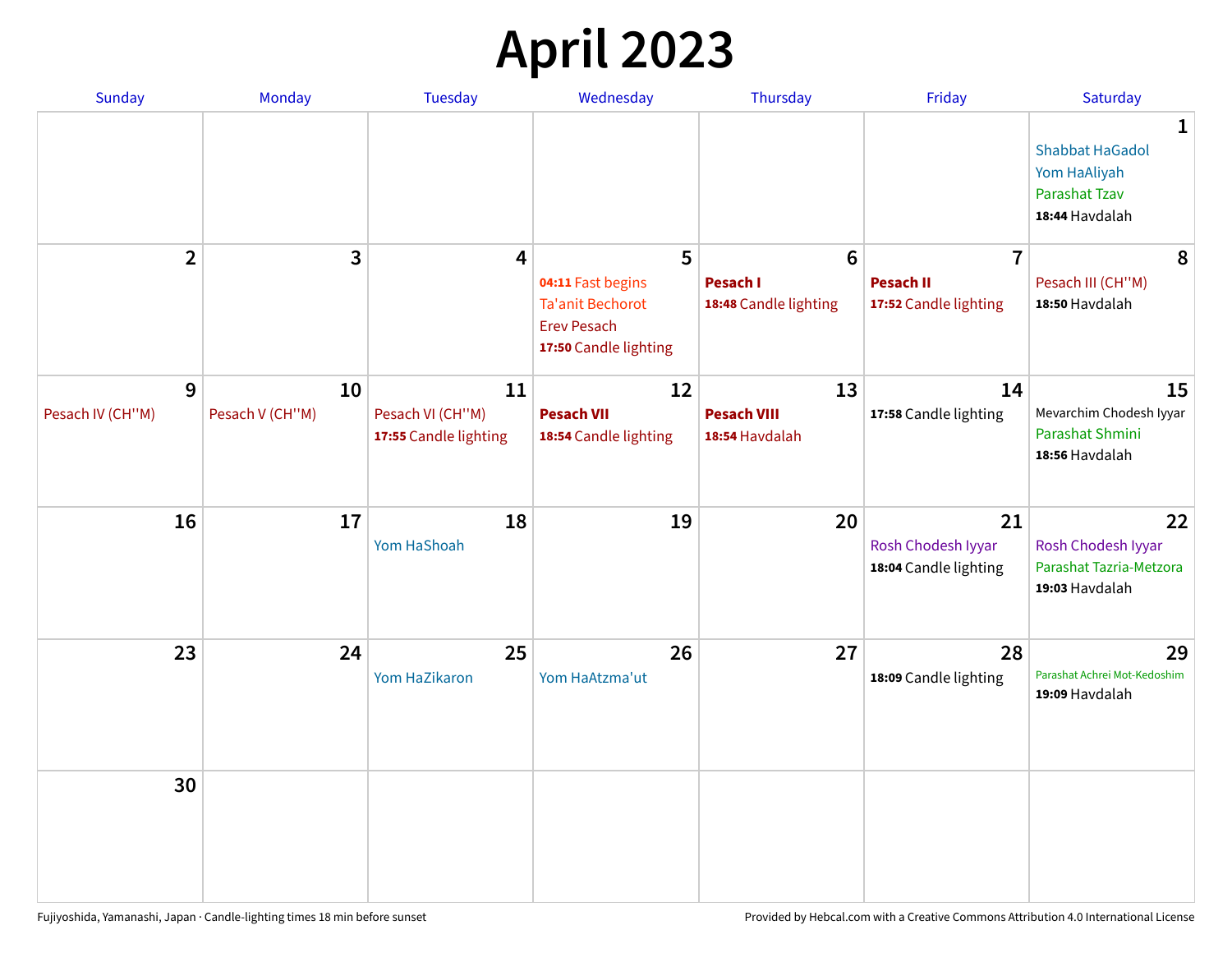#### **May 2023**

| Sunday                          | Monday       | Tuesday                 | Wednesday | Thursday                                           | Friday                                          | Saturday                                                             |
|---------------------------------|--------------|-------------------------|-----------|----------------------------------------------------|-------------------------------------------------|----------------------------------------------------------------------|
|                                 | $\mathbf{1}$ | $\overline{\mathbf{2}}$ | 3         | $\overline{\mathbf{4}}$                            | 5<br>Pesach Sheni<br>18:15 Candle lighting      | $\bf 6$<br><b>Parashat Emor</b><br>19:16 Havdalah                    |
| $\overline{7}$                  | 8            | $9$<br>Lag BaOmer       | 10        | 11                                                 | 12<br>18:21 Candle lighting                     | 13<br>Parashat Behar-Bechukotai<br>19:22 Havdalah                    |
| 14                              | 15           | 16                      | $17\,$    | 18                                                 | 19<br>Yom Yerushalayim<br>18:27 Candle lighting | 20<br>Mevarchim Chodesh Sivan<br>Parashat Bamidbar<br>19:29 Havdalah |
| 21<br><b>Rosh Chodesh Sivan</b> | 22           | 23                      | 24        | 25<br><b>Erev Shavuot</b><br>18:31 Candle lighting | 26<br><b>Shavuot I</b><br>18:32 Candle lighting | 27<br><b>Shavuot II</b><br>19:35 Havdalah                            |
| 28                              | 29           | 30                      | 31        |                                                    |                                                 |                                                                      |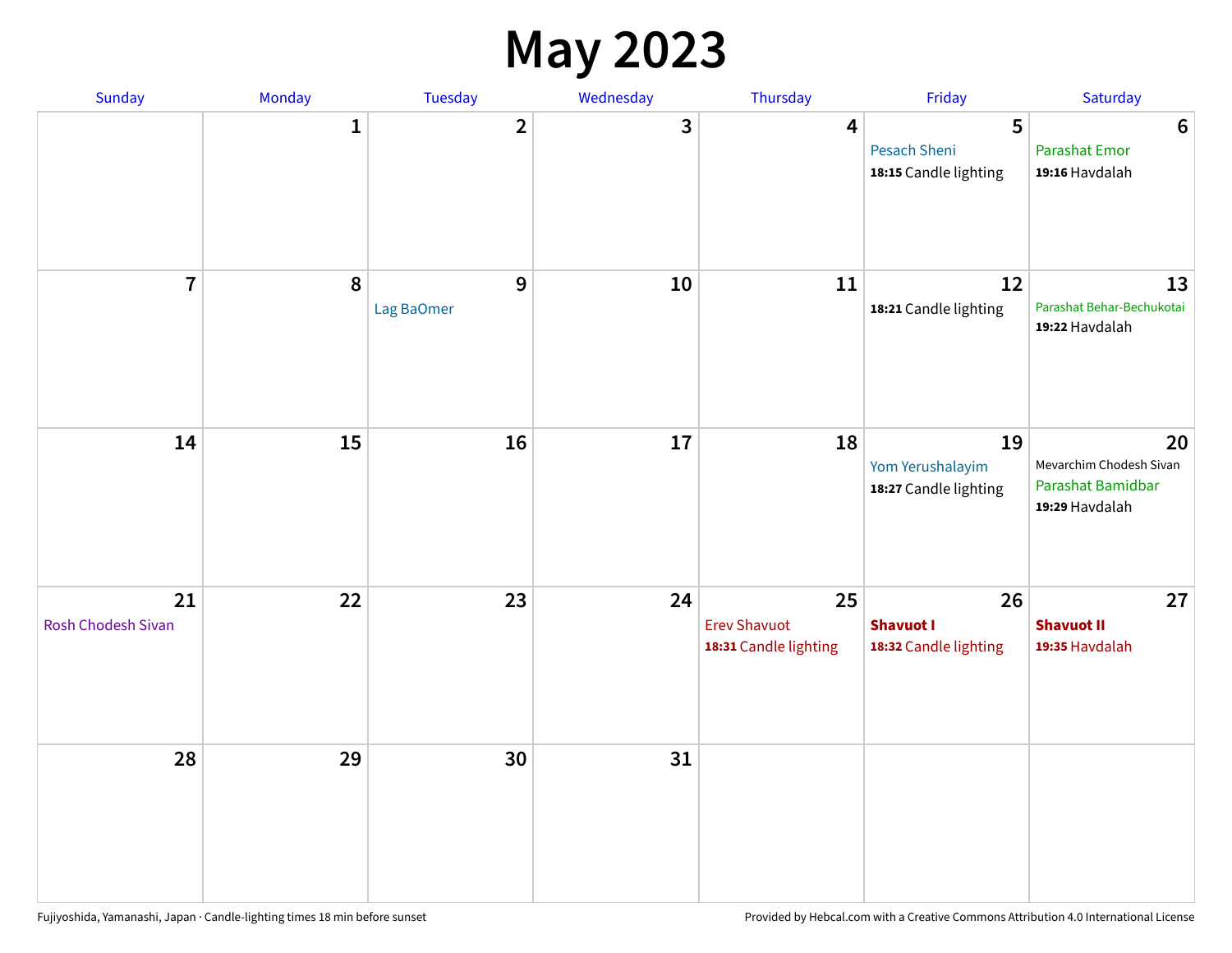#### **June 2023**

| Sunday                  | Monday                          | Tuesday                         | Wednesday               | Thursday | Friday                                  | Saturday                                                            |
|-------------------------|---------------------------------|---------------------------------|-------------------------|----------|-----------------------------------------|---------------------------------------------------------------------|
|                         |                                 |                                 |                         | 1        | $\overline{2}$<br>18:36 Candle lighting | $\mathbf{3}$<br>Parashat Nasso<br>19:40 Havdalah                    |
| $\overline{\mathbf{4}}$ | 5                               | $6\phantom{1}6$                 | $\overline{\mathbf{7}}$ | 8        | $9$<br>18:40 Candle lighting            | 10<br>Parashat Beha'alotcha<br>19:44 Havdalah                       |
| ${\bf 11}$              | $12\,$                          | 13                              | 14                      | 15       | 16<br>18:43 Candle lighting             | 17<br>Mevarchim Chodesh Tamuz<br>Parashat Sh'lach<br>19:47 Havdalah |
| 18                      | 19<br><b>Rosh Chodesh Tamuz</b> | 20<br><b>Rosh Chodesh Tamuz</b> | 21                      | 22       | 23<br>18:45 Candle lighting             | 24<br>Parashat Korach<br>19:49 Havdalah                             |
| 25                      | 26                              | 27                              | 28                      | 29       | 30<br>18:46 Candle lighting             |                                                                     |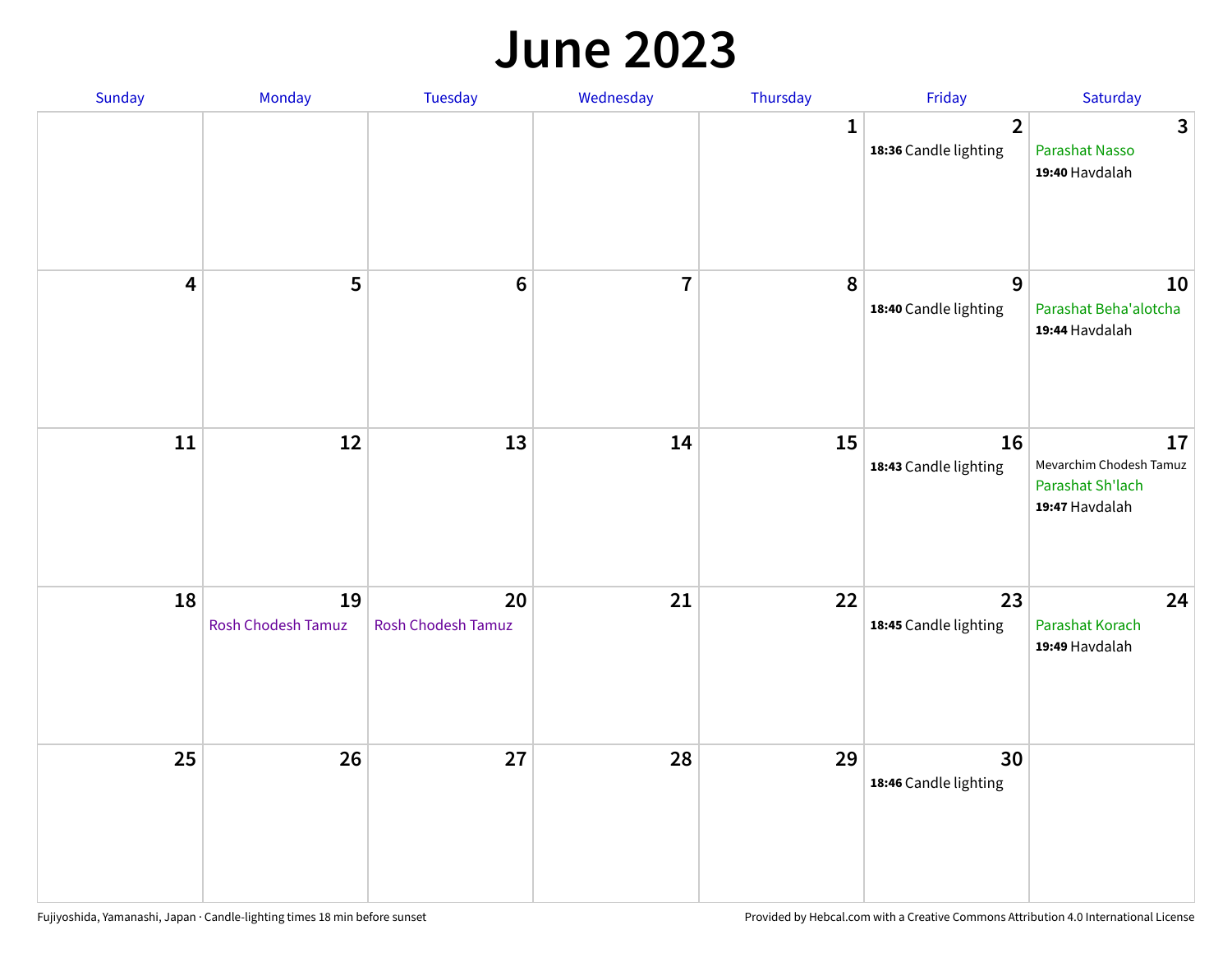## **July 2023**

| Sunday         | Monday       | <b>Tuesday</b>          | Wednesday                                   | Thursday                                                                      | Friday                                  | Saturday                                                              |
|----------------|--------------|-------------------------|---------------------------------------------|-------------------------------------------------------------------------------|-----------------------------------------|-----------------------------------------------------------------------|
|                |              |                         |                                             |                                                                               |                                         | $\mathbf 1$<br>Parashat Chukat-Balak<br>19:49 Havdalah                |
| $\overline{2}$ | $\mathbf{3}$ | $\overline{\mathbf{4}}$ | 5                                           | $6\phantom{1}6$<br>03:03 Fast begins<br><b>Tzom Tammuz</b><br>19:40 Fast ends | $\overline{7}$<br>18:45 Candle lighting | 8<br><b>Parashat Pinchas</b><br>19:47 Havdalah                        |
| 9              | 10           | 11                      | 12                                          | 13                                                                            | 14<br>18:43 Candle lighting             | 15<br>Mevarchim Chodesh Av<br>Parashat Matot-Masei<br>19:44 Havdalah  |
| 16             | 17           | 18                      | 19<br>Rosh Chodesh Av                       | 20                                                                            | 21<br>18:39 Candle lighting             | 22<br><b>Shabbat Chazon</b><br>Parashat Devarim<br>19:40 Havdalah     |
| 23             | 24           | 25                      | 26<br>18:54 Fast begins<br>Erev Tish'a B'Av | 27<br>Tish'a B'Av<br>19:28 Fast ends                                          | 28<br>18:34 Candle lighting             | 29<br><b>Shabbat Nachamu</b><br>Parashat Vaetchanan<br>19:34 Havdalah |
| 30             | 31           |                         |                                             |                                                                               |                                         |                                                                       |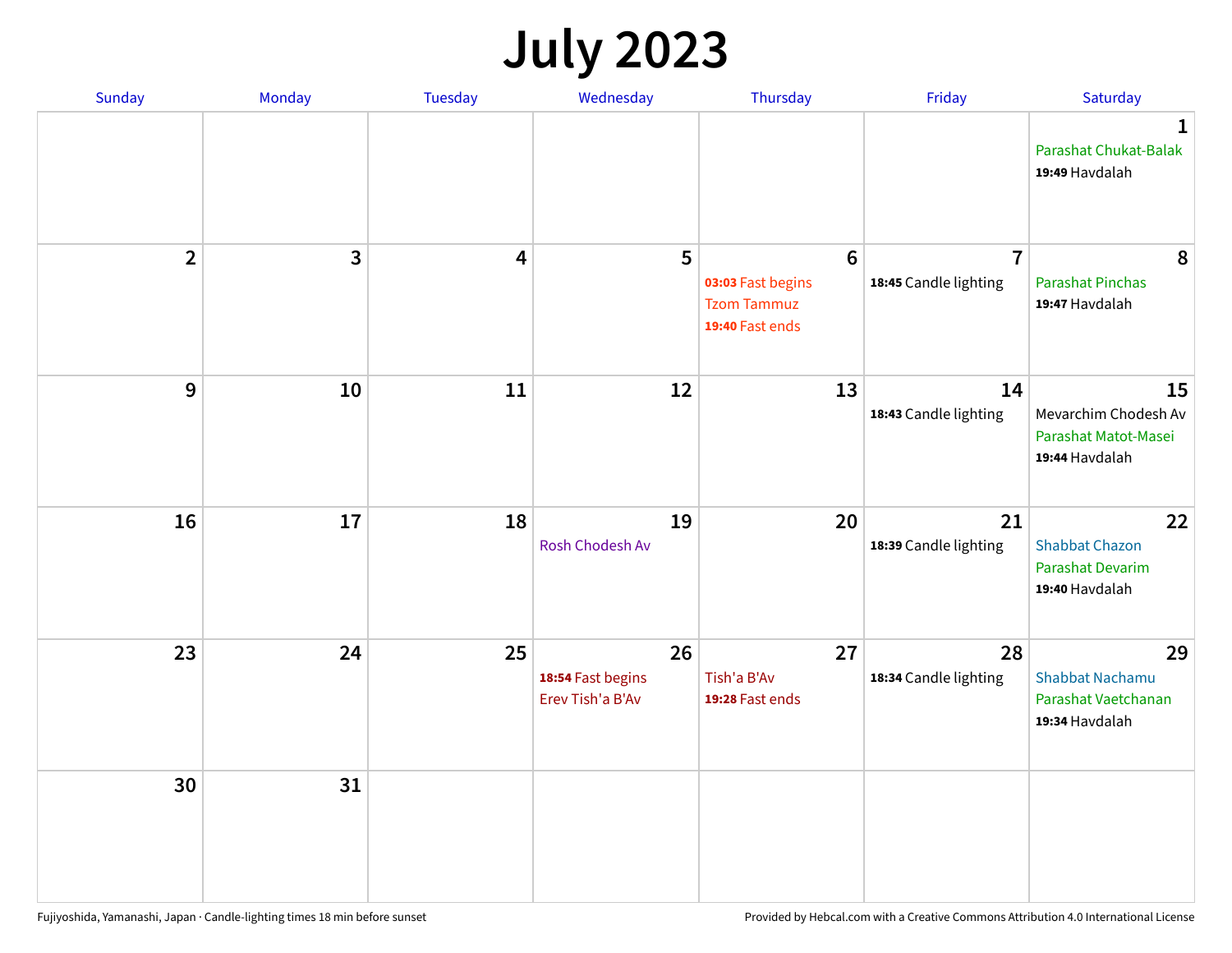# **August 2023**

| Sunday  | Monday         | Tuesday      | Wednesday                 | Thursday                | Friday                                                                     | Saturday                                                         |
|---------|----------------|--------------|---------------------------|-------------------------|----------------------------------------------------------------------------|------------------------------------------------------------------|
|         |                | $\mathbf{1}$ | $\overline{2}$<br>Tu B'Av | $\mathbf{3}$            | $\overline{4}$<br>18:28 Candle lighting                                    | 5<br><b>Parashat Eikev</b><br>19:27 Havdalah                     |
| $\bf 6$ | $\overline{7}$ | 8            | $\boldsymbol{9}$          | 10                      | 11<br>18:21 Candle lighting                                                | 12<br>Mevarchim Chodesh Elul<br>Parashat Re'eh<br>19:19 Havdalah |
| 13      | 14             | 15           | 16                        | 17<br>Rosh Chodesh Elul | 18<br>Rosh Hashana LaBehemot<br>Rosh Chodesh Elul<br>18:13 Candle lighting | 19<br><b>Parashat Shoftim</b><br>19:10 Havdalah                  |
| 20      | 21             | 22           | 23                        | 24                      | 25<br>18:04 Candle lighting                                                | 26<br>Parashat Ki Teitzei<br>19:00 Havdalah                      |
| 27      | 28             | 29           | 30                        | 31                      |                                                                            |                                                                  |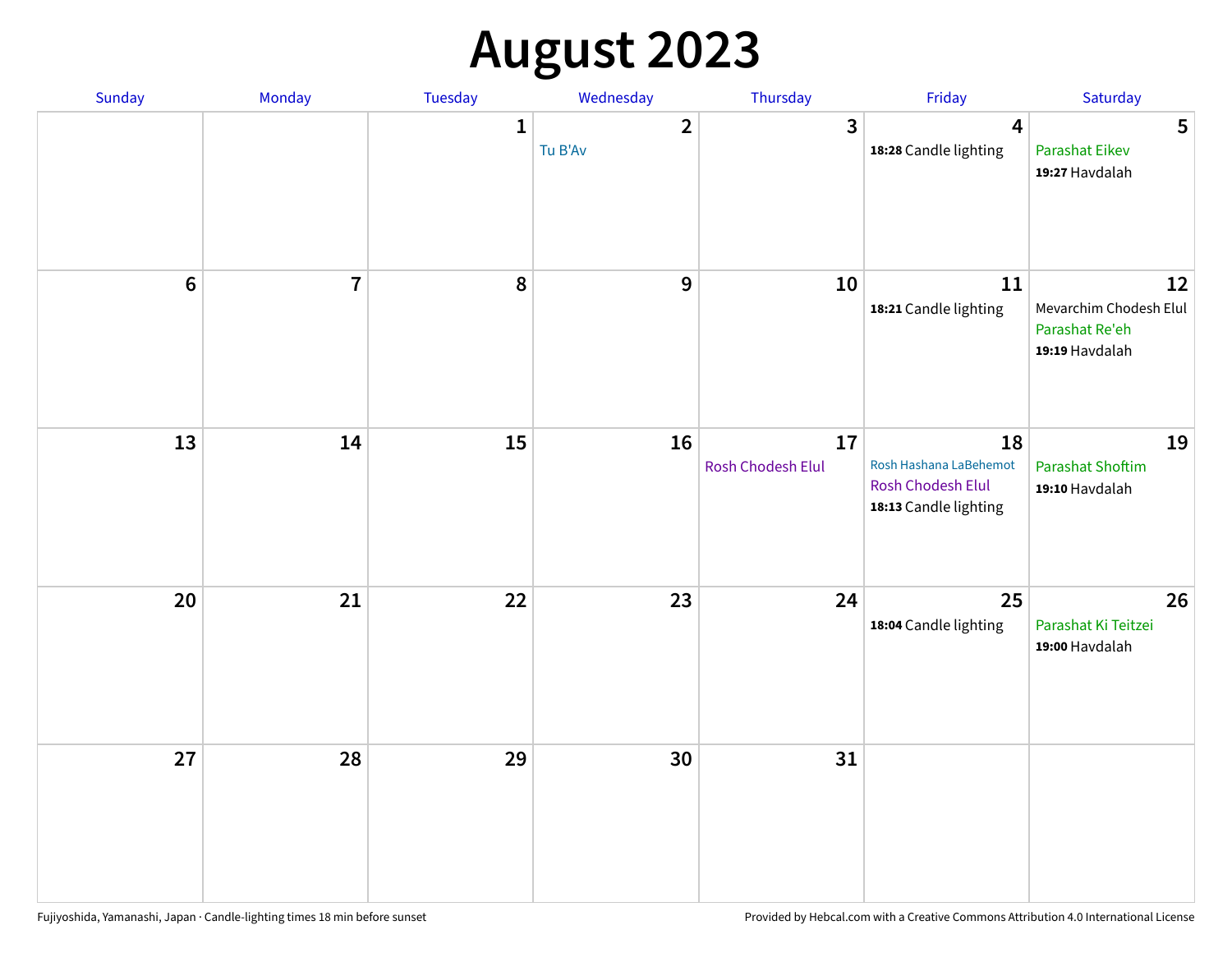## **September 2023**

| Sunday                                                | Monday                                                             | Tuesday | Wednesday       | Thursday       | Friday                                            | Saturday                                                            |
|-------------------------------------------------------|--------------------------------------------------------------------|---------|-----------------|----------------|---------------------------------------------------|---------------------------------------------------------------------|
|                                                       |                                                                    |         |                 |                | 1<br>17:54 Candle lighting                        | $\overline{2}$<br>Parashat Ki Tavo<br>18:50 Havdalah                |
| 3                                                     | $\overline{\mathbf{4}}$                                            | 5       | $6\phantom{1}6$ | $\overline{7}$ | 8<br>17:45 Candle lighting                        | 9<br>Leil Selichot<br>Parashat Nitzavim-Vayeilech<br>18:40 Havdalah |
| 10                                                    | 11                                                                 | 12      | 13              | 14             | 15<br>Erev Rosh Hashana<br>17:35 Candle lighting  | 16<br>Rosh Hashana 5784<br>18:29 Candle lighting                    |
| 17<br><b>Rosh Hashana II</b><br>18:28 Havdalah        | 18<br>04:14 Fast begins<br><b>Tzom Gedaliah</b><br>18:19 Fast ends | 19      | 20              | 21             | 22<br>17:24 Candle lighting                       | 23<br><b>Shabbat Shuva</b><br>Parashat Ha'Azinu<br>18:19 Havdalah   |
| 24<br><b>Erev Yom Kippur</b><br>17:21 Candle lighting | 25<br><b>Yom Kippur</b><br>18:16 Havdalah                          | 26      | 27              | 28             | 29<br><b>Erev Sukkot</b><br>17:14 Candle lighting | 30<br><b>Sukkot I</b><br>18:09 Candle lighting                      |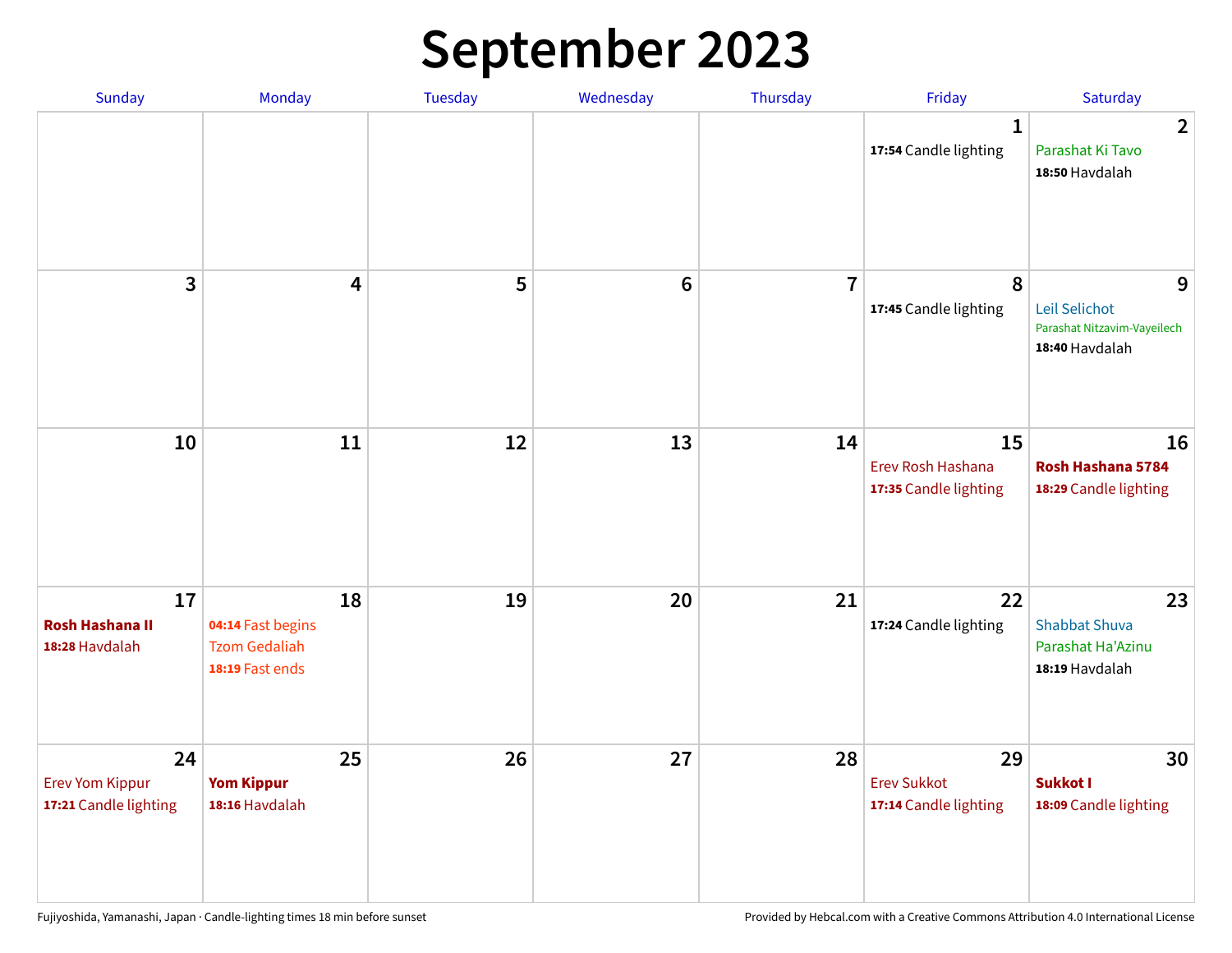## **October 2023**

| Sunday                                             | <b>Monday</b>                       | <b>Tuesday</b>        | Wednesday            | Thursday              | Friday                                                               | Saturday                                                                       |
|----------------------------------------------------|-------------------------------------|-----------------------|----------------------|-----------------------|----------------------------------------------------------------------|--------------------------------------------------------------------------------|
| $\mathbf{1}$<br><b>Sukkot II</b><br>18:07 Havdalah | $\overline{2}$<br>Sukkot III (CH"M) | 3<br>Sukkot IV (CH"M) | 4<br>Sukkot V (CH"M) | 5<br>Sukkot VI (CH"M) | $6\phantom{1}$<br>Sukkot VII (Hoshana Raba)<br>17:04 Candle lighting | 7<br><b>Shmini Atzeret</b><br>17:59 Candle lighting                            |
| 8<br><b>Simchat Torah</b><br>17:58 Havdalah        | 9                                   | 10                    | 11                   | 12                    | 13<br>16:55 Candle lighting                                          | 14<br>Mevarchim Chodesh Cheshvan<br><b>Parashat Bereshit</b><br>17:50 Havdalah |
| 15<br>Rosh Chodesh Cheshvan                        | 16<br>Rosh Chodesh Cheshvan         | 17                    | 18                   | 19                    | 20<br>16:46 Candle lighting                                          | 21<br>Parashat Noach<br>17:41 Havdalah                                         |
| 22<br>Yom HaAliyah School Observance               | 23                                  | 24                    | 25                   | 26                    | 27<br>16:37 Candle lighting                                          | 28<br>Parashat Lech-Lecha<br>17:33 Havdalah                                    |
| 29                                                 | 30                                  | 31                    |                      |                       |                                                                      |                                                                                |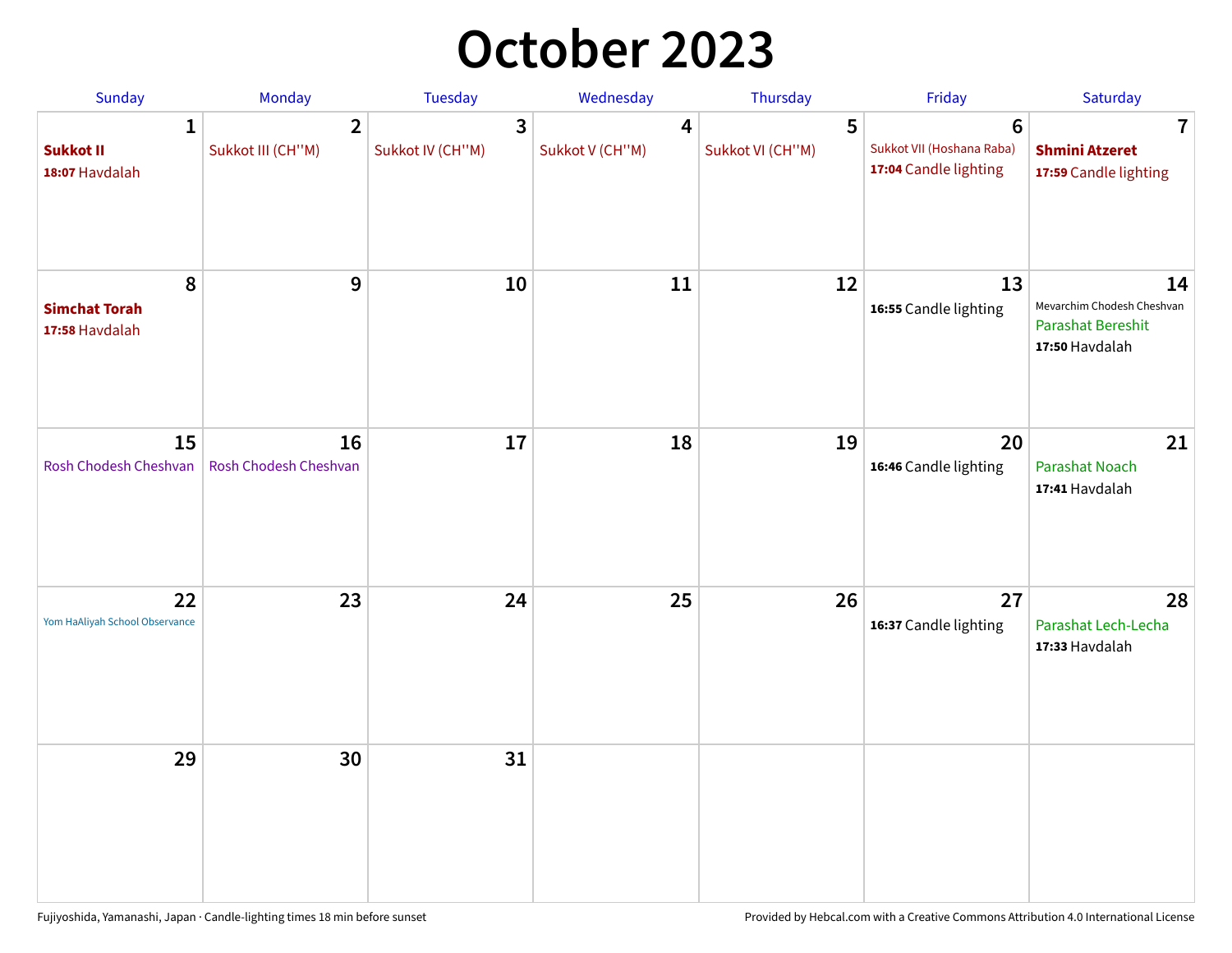#### **November 2023**

| Sunday | <b>Monday</b>   | <b>Tuesday</b>            | Wednesday    | Thursday       | Friday                                | Saturday                                                                 |
|--------|-----------------|---------------------------|--------------|----------------|---------------------------------------|--------------------------------------------------------------------------|
|        |                 |                           | $\mathbf{1}$ | $\overline{2}$ | $\mathbf{3}$<br>16:30 Candle lighting | $\overline{\mathbf{4}}$<br>Parashat Vayera<br>17:27 Havdalah             |
| 5      | $6\phantom{1}6$ | $\overline{7}$            | ${\bf 8}$    | 9              | 10<br>16:24 Candle lighting           | 11<br>Mevarchim Chodesh Kislev<br>Parashat Chayei Sara<br>17:21 Havdalah |
| 12     | 13<br>Sigd      | 14<br>Rosh Chodesh Kislev | 15           | 16             | 17<br>16:19 Candle lighting           | 18<br>Parashat Toldot<br>17:17 Havdalah                                  |
| 19     | 20              | 21                        | 22           | 23             | 24<br>16:16 Candle lighting           | 25<br>Parashat Vayetzei<br>17:14 Havdalah                                |
| 26     | 27              | 28                        | 29           | 30             |                                       |                                                                          |